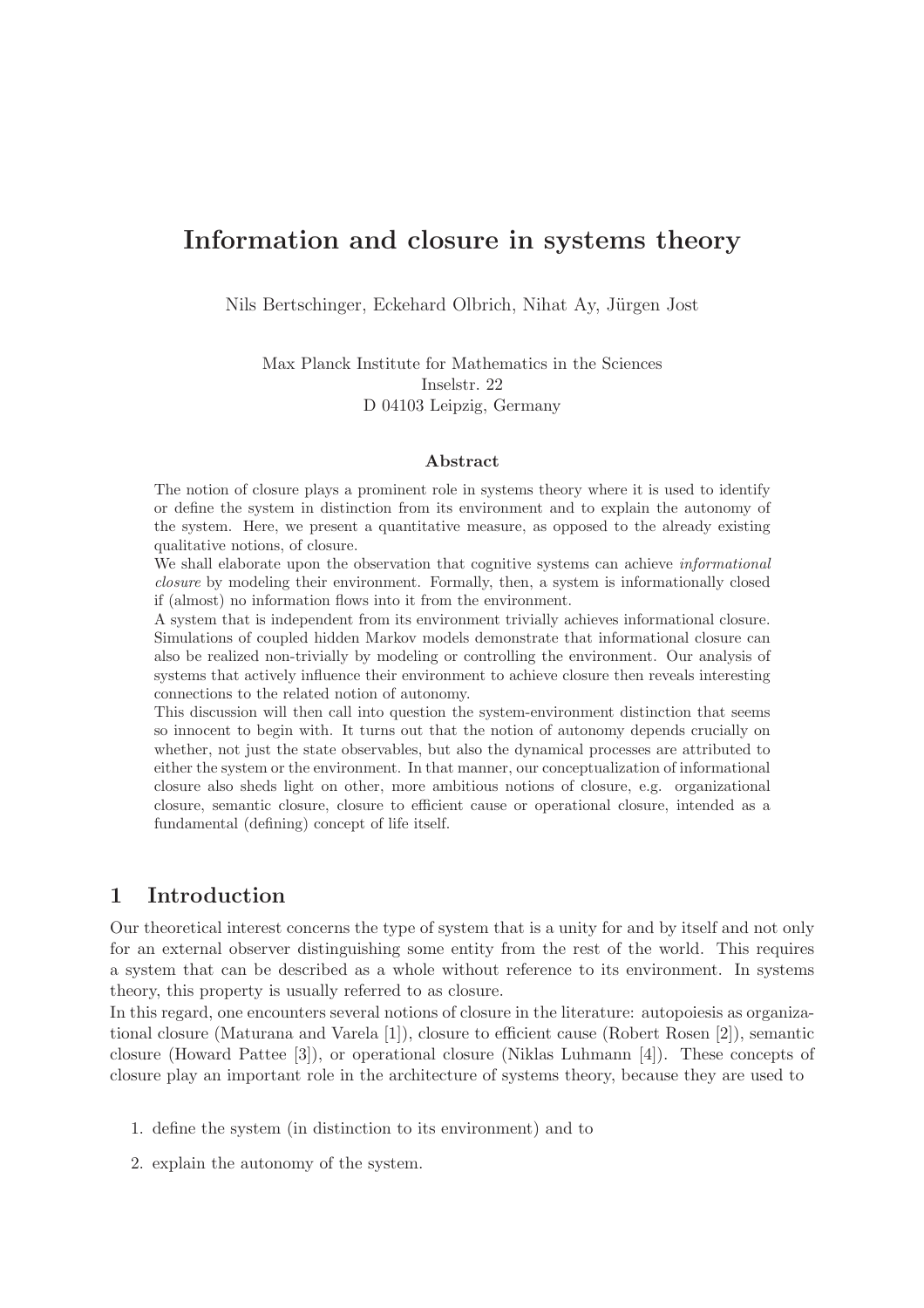

Figure 1: The system S and the environment E interact through the channels  $\hat{s}$  and  $\hat{e}$ . The figure shows the temporal dependencies of this interaction.

An autopoietic system, for example, is said to be organizationally closed, because the processes that constitute the organization of the system are themselves maintaining/reproducing the conditions for their own existence. Thereby, the system also defines its own boundary that separates itself from its environment. This self-referential distinction from its environment therefore gives rise to the specific autonomy of such a system. Consequently, in systems theory, closure properties and autonomy are considered to be closely related concepts which are both at the heart of defining the system itself.

These aforementioned attempts, however, either remain vague (Luhmann, Maturana), lead to concerns about their formal consistency  $([5])$ , or are too abstract to work with  $([2])$ . Therefore, the formalization of closure remains a central issue in the formalization of systems theory.

As a starting point, we use a closure type phenomenon that can be observed in cognitive systems. Such systems are assumed to be capable of reducing the information flow from the environment into the system by modeling the environment. We shall call this "informational closure". We think that this concept can also contribute an abstract notion of "modeling" that does not depend upon the identification of certain structures in the system as explicit models or representations.

Informational closure is, arguably, not enough to completely capture all properties of closure, in particular the ones required to derive the existence of the system itself. It is, however, more amenable to quantification since it should not be considered to be an all-or-nothing phenomenon. A system can only be informationally closed with respect to those features of the environment that can be modeled. Unpredictable events that nevertheless do affect the system clearly have to give rise to an information flow into the system.

In this paper, after introducing the basic setup and the notation, we propose a measure for informational closure. In section III we apply our measure to simple hidden Markov models. There, we focus on non-trivial closure, i.e. systems that feature low information flow from the environment, but nevertheless contain mutual information about their environment. We also distinguish the case of passive systems, which cannot influence the environment, from the case of active ones that are able to change the environment. This not only allows us to propose a measure of the influence a system can exert upon its environment, called self-efficacy, but also leads to a discussion of the related notion of autonomy. We conclude with a summary of our information theoretic description of closure in the context of systems theory and provide an outlook on future research directions.

### 2 Informational Closure

The basic setting we want to study is shown in Fig. (1). We assume that we have observables  $S_n$ describing the state of the system and observables  $E_n$  describing the state of the environment at time  $t_n$ . At the beginning, these are chosen according to the system-environment distinction of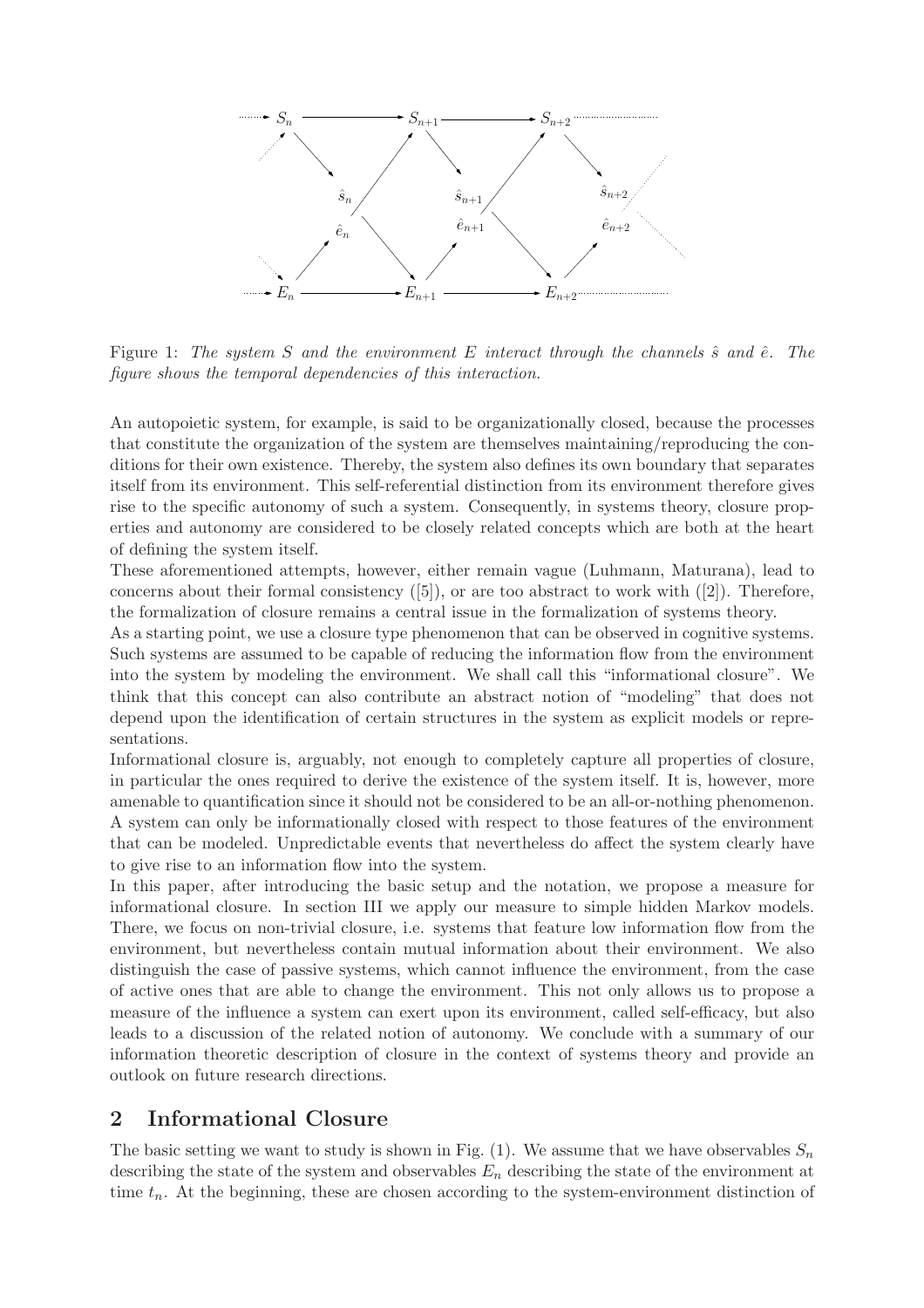an external observer. According to our view, this distinction is justified insofar as the system, defined by that distinction, can really achieve closure.

The notion of informational closure refers to a situation where the information flow between the environment and the system tends to zero. We measure the information flow from the environment into the system  $J_n(E \to S)$  by the conditional mutual information <sup>1</sup>:

$$
J_n(E \to S) = MI(S_{n+1}; E_n | S_n)
$$
\n<sup>(1)</sup>

$$
= H(S_{n+1}|S_n) - H(S_{n+1}|S_n, E_n)
$$
\n(2)

$$
= H(E_n|S_n) - H(E_n|S_n, S_{n+1}). \tag{3}
$$

Here,  $H(A)$  denotes the entropy of the probability distribution of the random variable A. For the sake of simplicity, we restrict ourselves to discrete observables, i.e.

$$
H(A) = -\sum_{i=1}^{N} p(a_i) \log_2 p(a_i)
$$
\n(4)

where the random variable A takes the value  $a_i$  with probability  $p(a_i)$ . For two random variables A and B,  $H(A, B)$  denotes the entropy of the joint probability distribution  $p(A, B)$  and

$$
H(A|B) = H(A,B) - H(B)
$$
\n<sup>(5)</sup>

the conditional entropy of  $A$  given  $B$ . The mutual information between two random variables A and B is defined as

$$
MI(A;B) = H(A) - H(A|B) , \qquad (6)
$$

and the conditional mutual information between  $A$  and  $B$  given  $C$  as

$$
MI(A;B|C) = H(A|C) - H(A|BC) . \tag{7}
$$

The latter measures the reduction of the uncertainty of  $A$  given  $B$  if  $C$  is known additionally, which can be interpreted as the "information flow" from  $A$  to  $B$  (or in the opposite direction) not transmitted via C.

For the information flow from the environment into the system, as defined in Eq. 1, the following useful identity holds:

$$
MI(S_{n+1}; E_n | S_n) = MI(S_{n+1}; E_n) - (MI(S_{n+1}; S_n) - MI(S_{n+1}; S_n | E_n)).
$$
\n(8)

This expresses the information flow as the difference between

- the information that  $S_{n+1}$  contains about the environment,  $MI(S_{n+1}; E_n)$
- and the mutual information between consecutive system states that is related to the environment,  $MI(S_{n+1}; S_n) - MI(S_{n+1}; S_n | E_n)$ .

We shall now discuss different ways of how a system can achieve informational closure. First there is a trivial case:

<sup>&</sup>lt;sup>1</sup>This is also known as "transfer entropy" [6] and can be considered as a quantitative expression for the Granger causality [7].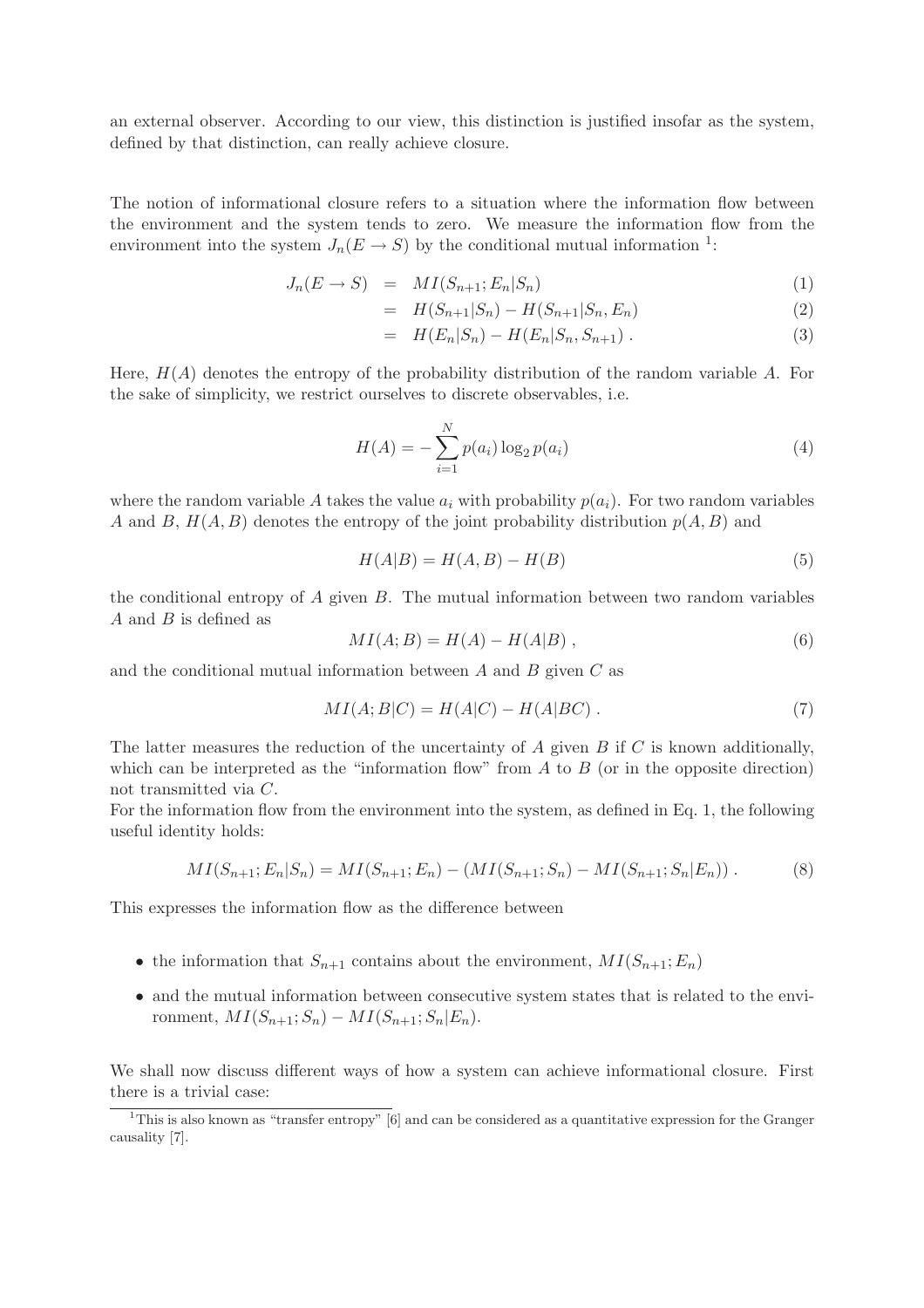A) Independence: The system and the environment are independent stochastic processes. This implies in particular

$$
MI(S_{n+1}; E_n) = 0 \text{ and}
$$
  

$$
MI(S_{n+1}; S_n) - MI(S_{n+1}; S_n | E_n) = 0
$$

and therefore informational closure (8).

The "informational closure" becomes non-trivial if the state contains information about the environment, i.e.  $MI(S_{n+1}; E_n) \neq 0$ :

B) Adaptation: The state of the system contains full information about the part of the environment that interacts with the system, i.e.  $H(\hat{e}_n|S_n) = 0$ . By the independence structure as stated in Fig. (1) and Eq. (3), this implies closure  $J_n = 0$ .

For this case, however, two subcases should be distinguished:

- B1) Passive adaptation: The system is driven by the environment and adapts passively to all changes in the environment. In the case of an environment, that appears deterministic to the system,  $H(\hat{e}_{n+1}|\hat{e}_n) = 0$ , this can be achieved by simply copying the observation of the environment into the system,  $S_{n+1} = \hat{e}_n.$
- B2) Modeling: The system reaches synchronization and internalizes the correlations observed in the environment by building up own structures.

If the system can act in the environment there is an additional possibility to achieve closure:

C) Control: The system tries to maximize the information flow between its actions and its sensory inputs (called empowerment in [8]), i.e. it produces changes in the environment such that these in turn change the state of the system most efficiently. If the actions  $\hat{s}$  of the system are functions of the system state, then the consecutive state of the system can anticipate the effect on the environment, which also leads to informational closure.

Since, in the following, we are mainly interested in the case of non-trivial closure we define

$$
NTIC_m := MI(S_{n+1}; E_n, \dots, E_{n-m}) - MI(S_{n+1}; E_n, \dots, E_{n-m}|S_n)
$$
  
= 
$$
MI(S_{n+1}; E_n, \dots, E_{n-m}) - MI(S_{n+1}; E_n|S_n)
$$
 (9)

as a measure for the amount of non-trivial informational closure. Note that a large value of this measure does not ensure a low information flow. It just requires that the system contains more information about the environment than it gathered at this time-step. It should therefore not be considered as a replacement for closure, i.e. low information flow, but as a complementary measure that quantifies the amount of non-trivial closure when there is closure.

#### 3 Simulations

As a simple example we consider an environment described by the hidden Markov model shown in Fig. 2A. The environment can either be deterministic  $(p = 1)$  or non-deterministic  $(p = 0.9)$ .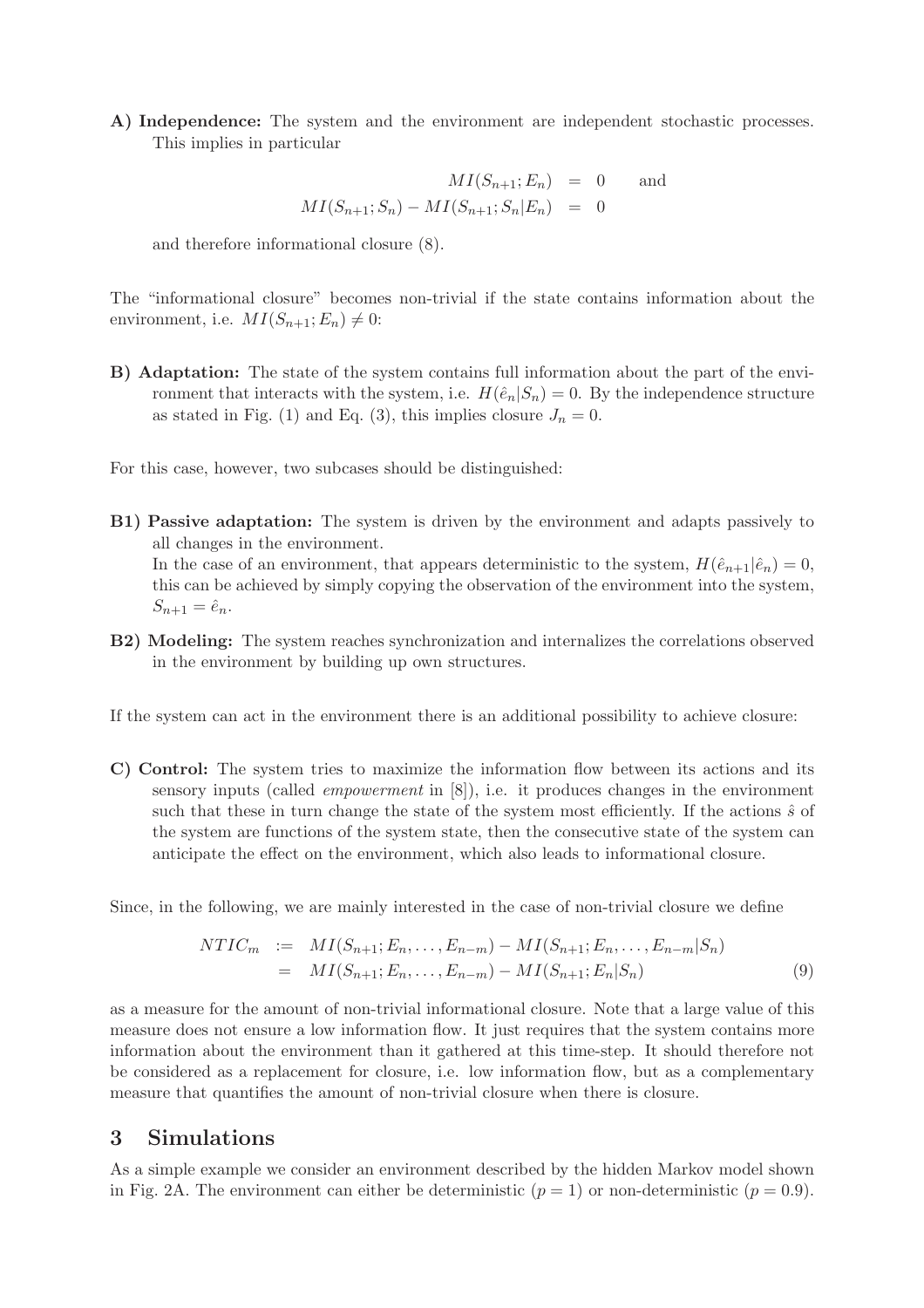

Figure 2: A) Hidden Markov model used as environment. B) Optimization of Closure and Mutual Information by simulated annealing.

In both cases, the state observations  $\hat{e}$  are noisy ( $q = 0.8$ ), which makes the visible dynamics quite unpredictable  $(H(\hat{e}_{n+1}|\hat{e}_n) = 1.23$  bits in the case  $p = 1$ ). This excludes passive adaptation B1 as a strategy to achieve non-trivial informational closure.

The non-deterministic environment is then used to drive a deterministic system, i.e.  $S_{n+1}$  =  $F(S_n, \hat{e}_n)$ . We consider systems with two and four internal states. Note that four internal states are required to fully model the hidden environmental structure. First, we do not consider the case where the system is acting upon the environment, which makes option C (control) unavailable.

In our simulations (see Fig. 2B), we optimize the transition structure  $F$  via simulated annealing using the fitness function

$$
MI(S_{n+1}; \hat{e}_n) - MI(S_{n+1}; \hat{e}_n | S_n) , \qquad (10)
$$

which enforces non-trivial closure through the system gaining mutual information with the environment. Note that in contrast to  $NTIC_m$  for  $m = 0$  as defined above, we use  $\hat{e}_n$  instead of  $E_n$ , which makes this measure available to the system itself since it only depends on quantities that either belong to or are observable by the system. The original version for  $NTIC_m$  is considered to be more suitable for an external observer since it fully exploits the independence structure of the system-environment interaction.

As expected, due to the non-determinism of the environment, full closure cannot be achieved, but the best system with four internal states that was found after 10000 optimization steps is able to model the hidden environmental dynamics, i.e.  $MI(S_n; E_n) > MI(S_n; \hat{e}_n)$ . This system achieves full closure,  $J_n = 0$ , and maximal mutual information (2 bit) when coupled to the deterministic environment  $(p = 1)$ , which shows that it has extracted the deterministic part of the system dynamics (Fig. 3 A).

An optimized system with two internal states is not able to adequately represent the environmental dynamics as seen in Fig. 3 B. Even when coupled to the deterministic environment, the system is far from being informationally closed and contains only little information about the environment.

To investigate option C), where the system can control the environment, we change the environment such that:

- 1. it rotates stochastically, as before, if the system emits a "null" action  $\hat{s} = n$
- 2. and is reset to state 1 if the system emits a reset action  $\hat{s} = r$ .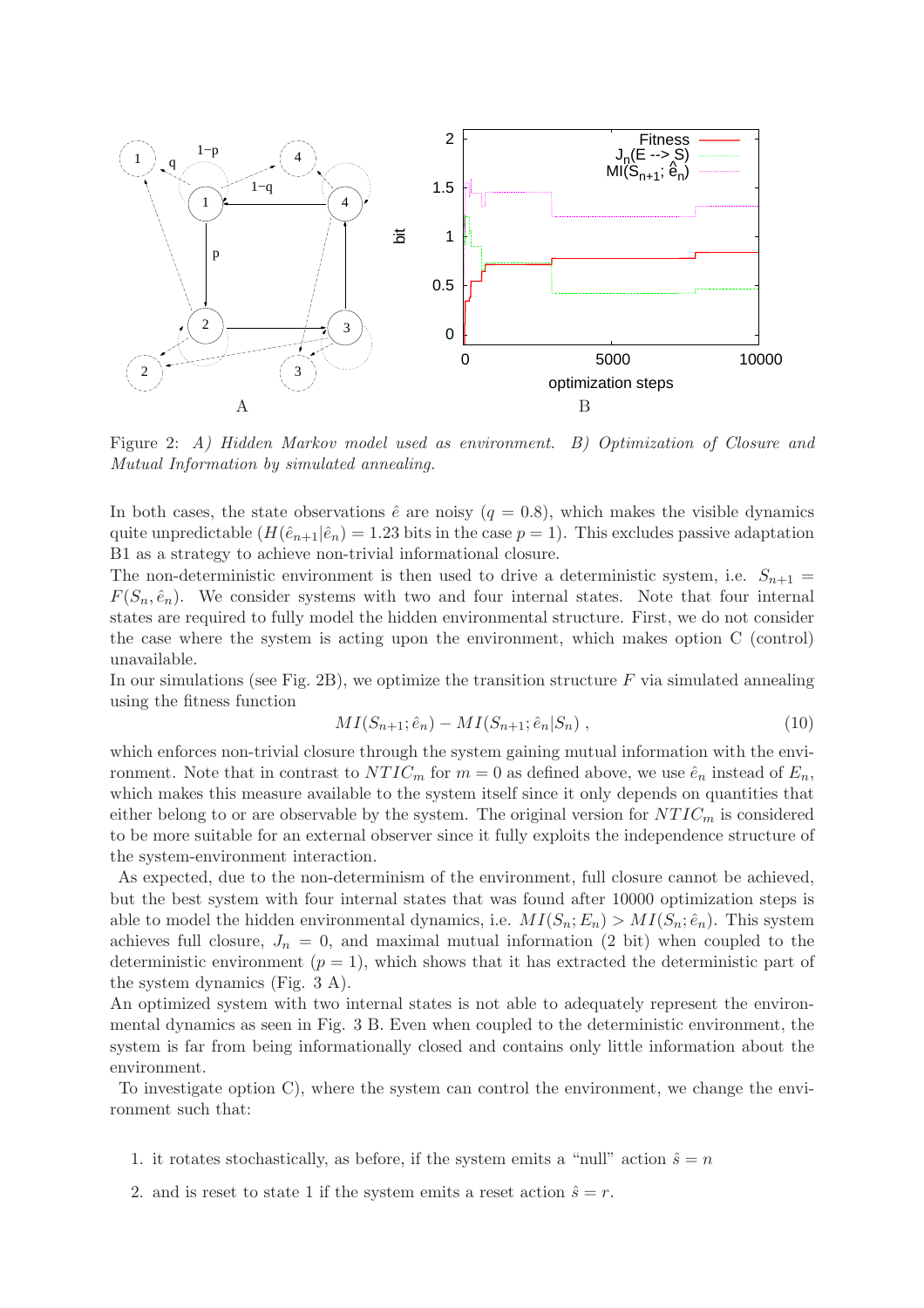

Figure 3: A) Reaction of the system with four internal states when coupled to the deterministic version of the environment (p is changed from 0.9 to 1 after 25 time-steps). B) Same as  $A$ ), but for the system with two internal states.



Figure 4: A) Reaction of the active system with four internal states when coupled to the deterministic version of the resettable environment (p is changed from 0.9 to 1 after 25 time-steps). B) Same as A), but for the system with two internal states.

As before, we optimize systems with two and four internal states to achieve non-trivial closure. But now, not just the transition structure of the system, but also the actions emitted by the system, were optimized. As can be seen from Fig. 4, this allows for a much better informational closure as compared to the corresponding passive system (Fig. 3). This difference is especially large in the case of two internal states. By using actions to restrict the environmental dynamics, even the two state system can achieve full informational closure and model the deterministic part of the restricted environment (Fig. 4 B). The system with four internal states was found to restrict the system to three states instead of modeling the uncontrolled four state rotation. To quantify the control a system exerts on its environment, we introduce the following measure for self-efficacy:

$$
E_s := MI(S_{n+1}; S_{n-1}|E_{n-1}) - MI(S_{n+1}; S_{n-1}|S_n, E_{n-1}) - MI(S_{n+1}; S_{n-1}|E_n, E_{n-1})
$$
\n(11)

Inspired by the empowerment measure in [8], this quantity measures the influence of the system state  $S_{n-1}$  on  $S_{n+1}$  (a generalization to longer time spans can be defined along the same lines) that is transmitted through the environment and simultaneously mediated by the system.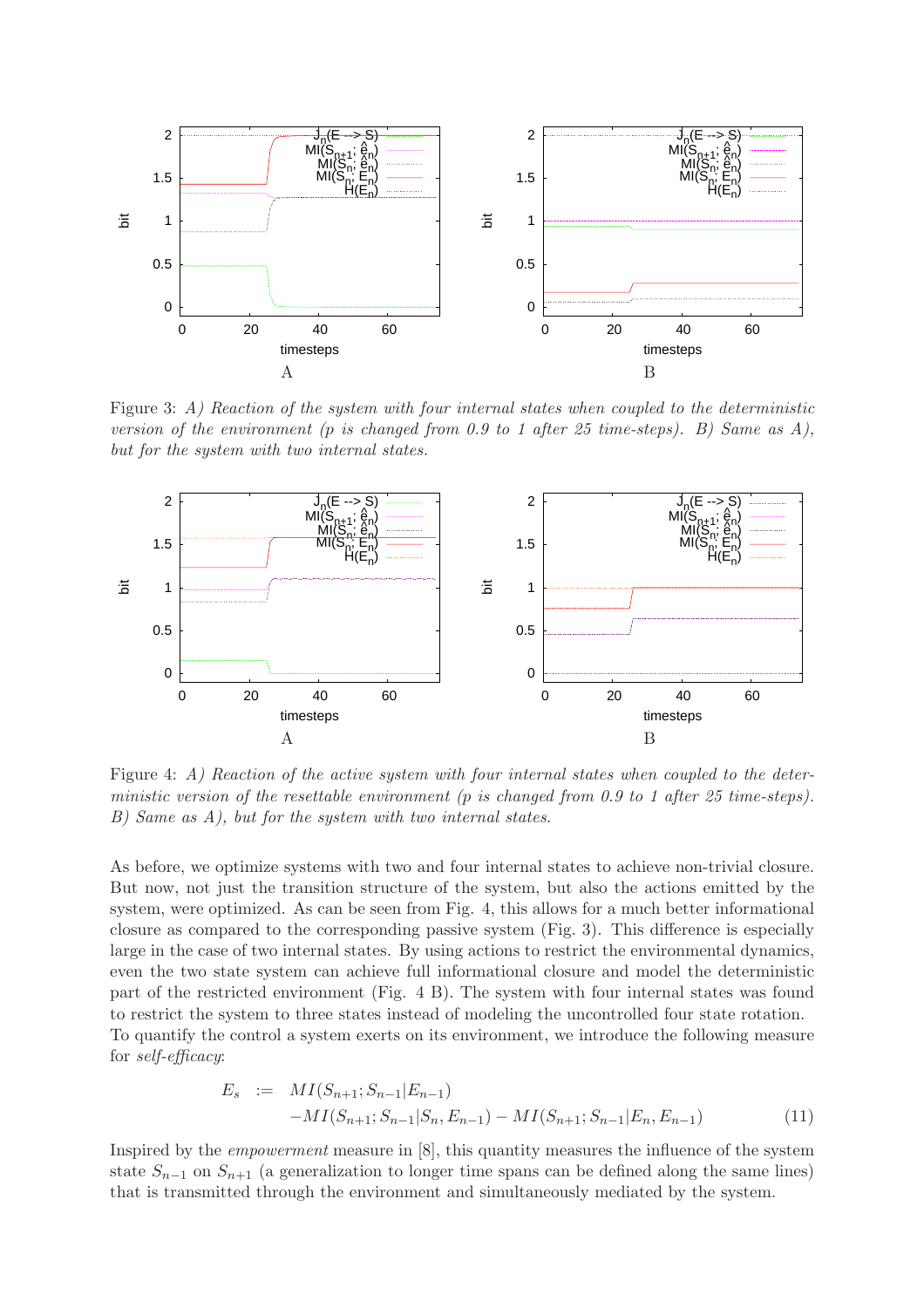

Figure 5: A) Self-efficacy and information for the systems (passive and active) with four internal states when coupled to the deterministic version of the resettable environment (p is changed from 0.9 to 1 at time-step 25). This figure shows the adaptation to a new environment as in figures 3 and 4 A, but in more detail and compares the active and passive system also with respect to their self-efficacy. B) Same as A), but for the system with two internal states. (Note:  $E_s$  is zero in the passive case and therefore not visible in the plot.)

In contrast to [8], were empowerment is defined as the channel capacity from actions to future sensor inputs, we do not assume a "free will" that can freely choose actions to optimize the transmitted information. Instead, we only consider actions that can occur for the observed internal states of the system and therefore base our measure on the information that actually is transmitted from  $S_{n-1}$  to  $S_{n+1}$ .

To account for the fact that the information has to be transmitted through the environment, we also subtract the part of the mutual information that corresponds to correlations only inside the system,  $MI(S_{n-1}; S_{n+1}|E_{n-1})$ . We also require that the influence the system can observe at time-step  $n + 1$  is still known to the system, i.e. internally represented. To take this into account, we subtract the part of the mutual information that is only transmitted through the environment, i.e.  $MI(S_{n-1}; S_{n+1}|S_n)$  which can be seen as a measure of "self-surprise".

The conditioning on  $E_{n-1}$  of all quantities removes any information that is shared between E and S already at time-step  $n-1$  and can therefore not be attributed to the effect the system had on the environment from time-step  $n - 1$  to time-step n.

Considering the Markovian structure of the system-environment interaction, i.e.  $MI(S_{n-1}; S_{n+1})$  $| S_n, E_n \rangle = 0$ , Eq. (11) can be considered as a conditional version of the co-information (compare [9]) shared between  $S_{n-1}, S_n, S_{n+1}$  and  $E_n$  (as shown in Appendix A). Like the co-information, this quantity can become negative. We do not consider this as a problem in this case, since it fulfills the intuitive requirement

$$
E_s \le MI(E_n; S_{n-1}|E_{n-1}).\tag{12}
$$

This shows that the self-efficacy of the system is bounded from above by the information flow from the system into the environment.

In Fig. 5, we show the self-efficacy (11) for the systems discussed above. As expected, in the case of purely observing systems that do not influence the environment, the information flow from the system into the environment vanishes and the self-efficacy is slightly smaller than zero. The active systems show a positive self-efficacy that is utilized to achieve better closure when coupled to the stochastic version of the environment. They react to the deterministic environment by a short (slight) increase of the self-efficacy to quickly achieve full closure. Note that the self-efficacy drops to zero when the system is fully synchronized to the environment.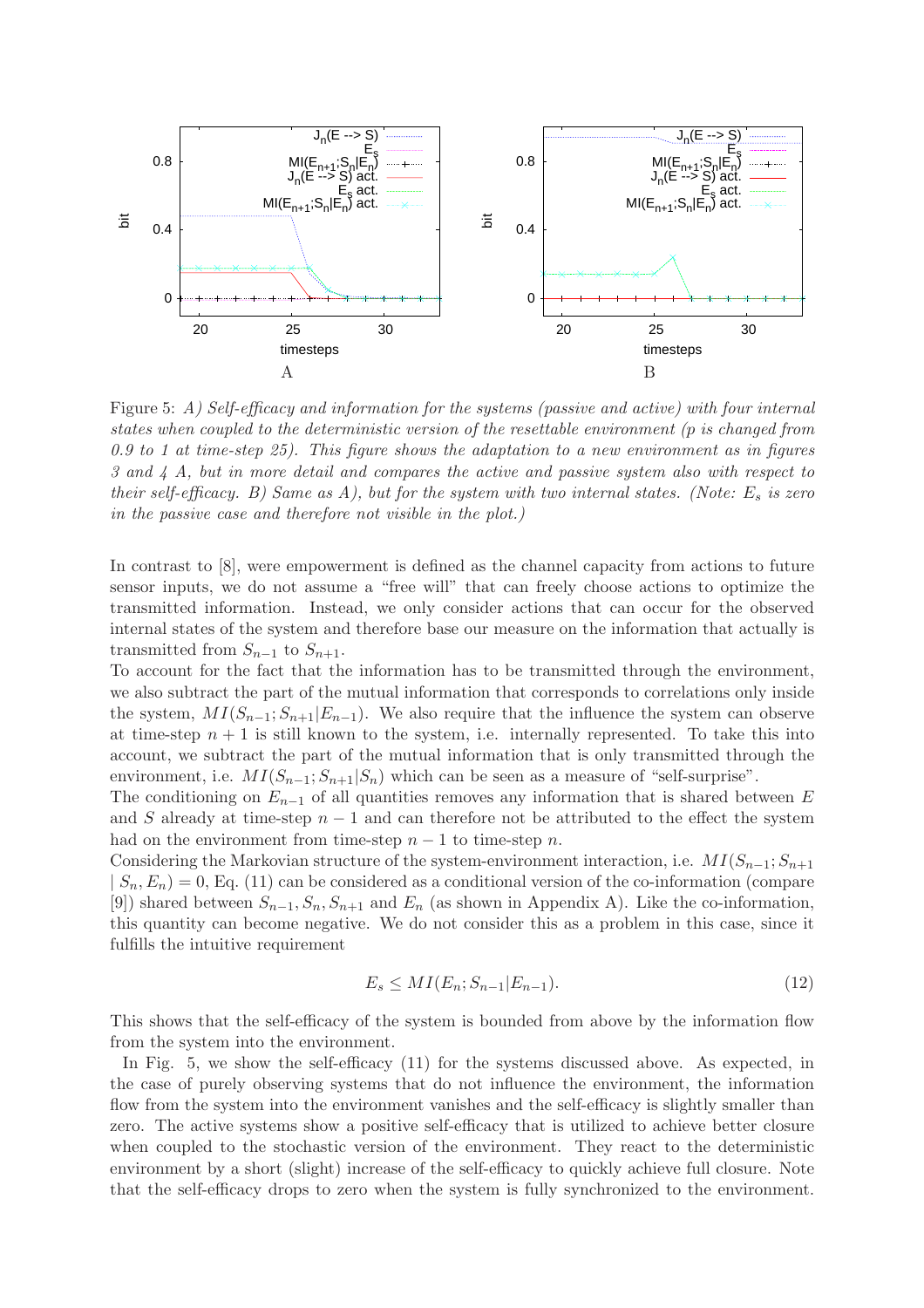This is due to the fact that in this case no information flow into the environment can be observed, similar to the case of a system that achieves closure by copying the environment as discussed above. Here, the environment can be considered to copy the deterministic dynamics of the acting system and is therefore closed with respect to the system, i.e. the influence of the system is impossible to detect since the environment never uses more states than enforced by the system.

#### 4 Closure and Autonomy

The problem of correct attribution of control also arises in the related notion of autonomy. As described in detail in [10] under the assumption that the system cannot control the environment, corresponding to the cases A and B discussed above, a suitable autonomy measure is given by

$$
A_m = MI(S_{n+1}; S_n | E_n, \dots, E_{n-m})
$$
  
=  $H(S_{n+1} | E_n, \dots, E_{n-m}) - H(S_{n+1} | S_n, E_n, \dots, E_{n-m})$   
=  $H(S_{n+1} | E_n, \dots, E_{n-m}) - H(S_{n+1} | S_n, E_n)$  (13)

This describes autonomy as the difference between non-heteronomy, measured by  $H(S_{n+1}|E_n,$  $\dots, E_{n-m}$  as the extent to which the system state cannot be determined from the environment, and the intrinsic randomness that also the system does not control  $(H(S_{n+1}|S_n, E_n))$ .

If instead all mutual information shared between system and environment is attributed to the system, i.e. the system is assumed to be in maximal control of its environment, then the following autonomy measure is more adequate:

$$
A^* = MI(S_{n+1}; S_n)
$$

Here, the mutual information between successive system states just reflects the autonomy of the system.

These two autonomy measures are closely related to the non-trivial informational closure:

$$
NTIC_m = A^* - A_m \tag{14}
$$

In the case of trivial informational closure, e.g. if the system is independent of the environment. the two autonomy measures agree. When a system achieves non-trivial informational closure, for example by modeling the environment, we can observe the following

- $A^*$  also has to be positive, actually bigger than  $NTIC_m$ , since all the environmental correlations that the system can model have to be reflected within the system state.
- $A_m$  can be quite small, because a system that accurately models its environment can be predicted quite well from observation of the environment. An external observer would therefore not attribute much autonomy to such a system since he/she is able predict its state.

Rewriting Eq. (14), we can relate autonomy directly to informational closure as measured by the information flow  $J_n(E \to S)$ :

$$
A^* = A + NTIC
$$
  
=  $A + MI(S_{n+1}; E_n, ..., E_{n-m}) - J_n(E \rightarrow S)$   

$$
\Rightarrow J_n(E \rightarrow S) = A^* - A - MI(S_{n+1}; E_n, ..., E_{n-m})
$$

This demonstrates that a system exhibiting certain internal regularities as measured by  $A^* =$  $MI(S_{n+1}; S_n)$  can achieve informational closure either by gaining information about the environment or by increased autonomy, i.e. by becoming unpredictable or uncontrollable from the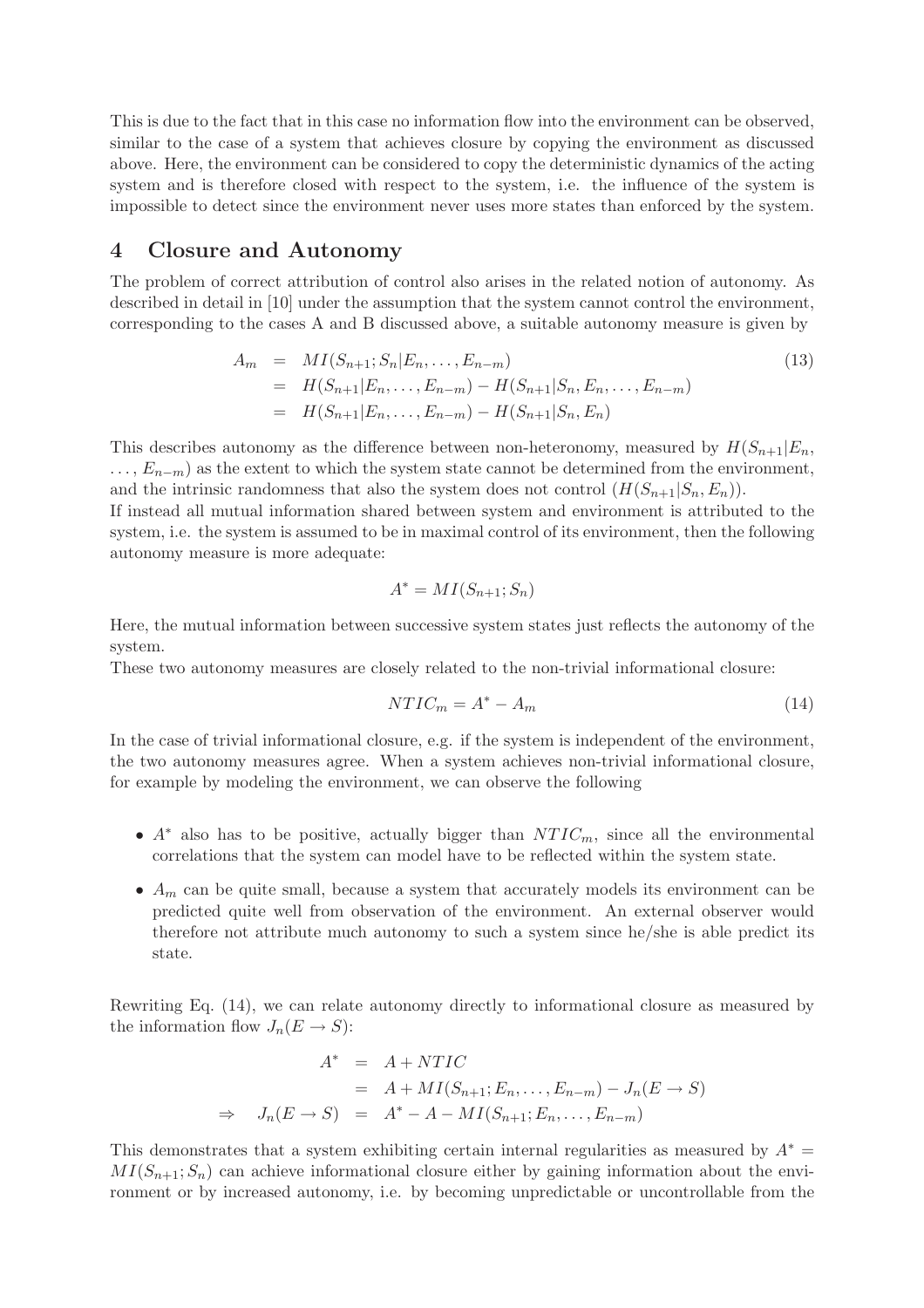environment.

Therefore, information about the environment, i.e. modeling, and autonomy can be considered as complementary strategies for achieving informational closure.

# 5 Discussion

Our concept of informational closure is a quantitative one. The way we introduce it, it depends on a system-environment distinction that is attributed to an external observer, but not specified further. Such a distinction might seem entirely arbitrary, but this arbitrariness can be reduced through the criterion of informational closure of the system. In other words we can, conversely, use our measure of informational closure to evaluate the employed distinction between system and environment. A higher informational closure then indicates a better identification of the system.

The closure concepts in the literature that we referred to in the introduction aim at a qualitative notion of closure. In particular, autopoiesis as organizational closure in the physico-chemical domain should yield a clear-cut distinction between life and death for organisms instead of a gradual difference. From our point of view, however, in a non-deterministic environment, full non-trivial closure cannot be achieved, since it would require mutual information about the environment and at the same time the vanishing of the information flow  $J_n$ . Ultimately, this leads us to the issue of operational closure versus thermodynamic openness in systems theory. Since our measure employs information-theoretic quantities defined in terms of entropies and because the environment always has a higher entropy than any system situated in it, we should naturally expect, that a system, which needs to act adaptively, has to get some new information from the environment.

Also, the relationship of informational closure with autonomy, as developed here, seems relevant in this regard. Our analysis shows that a crucial point for the definition of autonomy is the attribution of control to the system or to the environment. This again brings us back to the system-environment distinction, since we need to decide not only for the states, but also for the processes operating on these states whether they belong to the system or to the environment. Closure then reflects how adequately the system can be described in terms of its own observables. We have demonstrated that our measure for informational closure gives meaningful results, at least in simple examples where it is unambiguous what the observables are and the control flow is known, e.g. the system cannot influence the environment. Therefore, we expect our closure measure to become a valuable tool for the analysis of system-environment interactions in artificial life simulations. In other cases where the control flow is not unambiguously known, we could also derive interesting conclusions that, admittedly, are open to interpretation.

In order to further investigate the issues raised above, we will develop the concept in the following directions:

- A general framework for quantifying adaptivity, closure and autonomy based on information theory.
- Including the optimization dynamics in the description of the system and describing not only the result, but also the process of adaptation by means of information theory. As long as the system is learning it should then not be informationally closed.
- Formalization of the notion of self-observation a further internal differentiation of the system is then needed to additionally include a self-description of the system.
- Application of the measures to autonomous robots within a closed sensory-motor loop.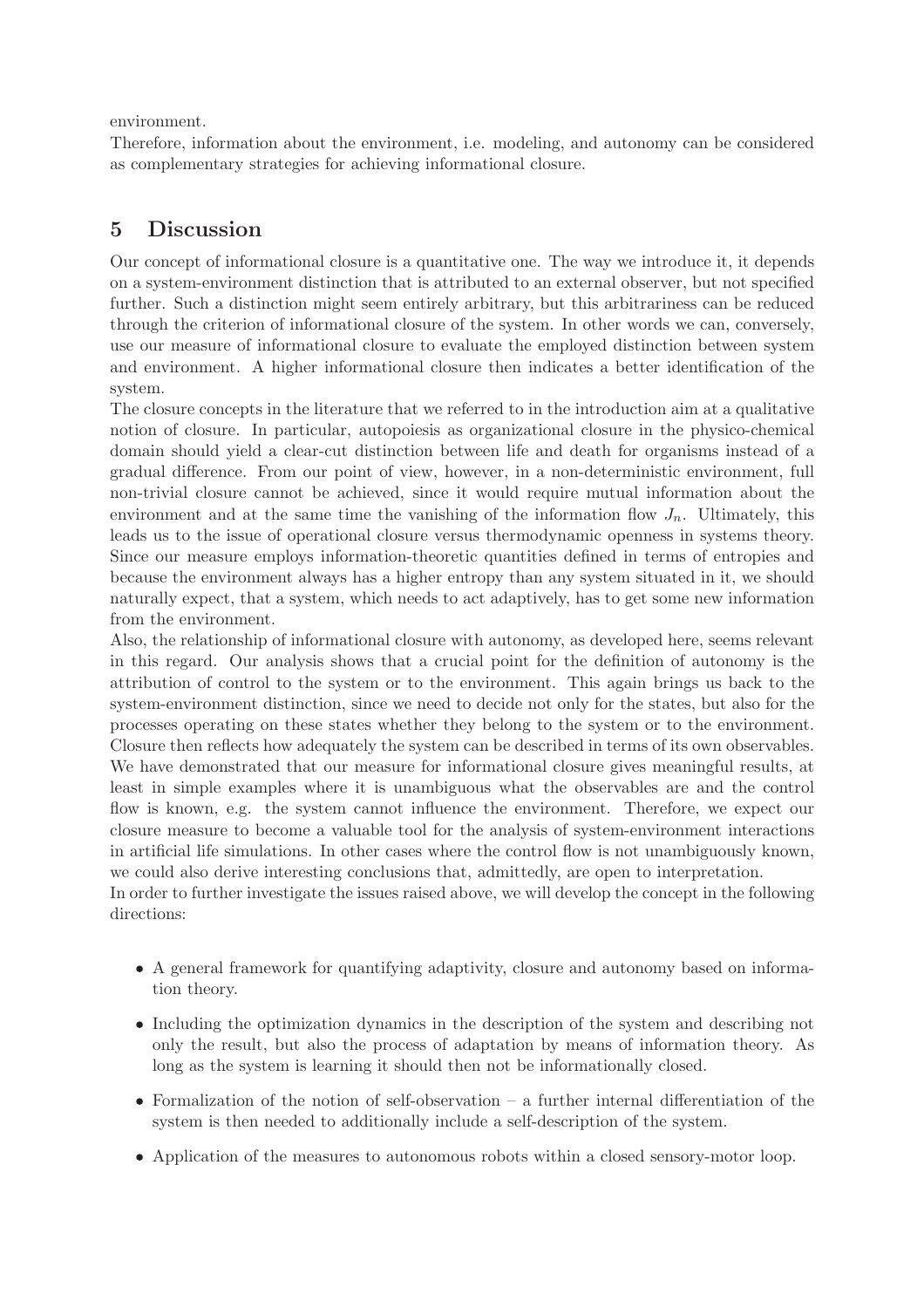#### References

- [1] H. R. Maturana, F. J. Varela, Autopoiesis and Cognition. The Realization of the Living, Reidel, Dordrecht, 1980.
- [2] R. Rosen, Life itself: A comprehensive enquiry into the nature, origin and fabrication of life, Columbia University Press, New York, 1991.
- [3] H. H. Pattee, Evolving self-reference: matter, symbols, and semantic closure, Communication and Cognition – Artificial Intelligence 12 (1-2) (1995) 9–28.
- [4] N. Luhmann, Probleme mit operativer Schließung, in: Soziologische Aufklärung 6, Westdeutscher Verlag, Opladen, 1995, pp. 12–24.
- [5] P. Bourgine, F. J. Varela, Towards a practice of autonomous systems, in: F. J. Varela, P. Bourgine (Eds.), Toward a Practice of Autonomous Systems, MIT Press, Cambridge, Massachusetts, 1991.
- [6] T. Schreiber, Measuring information transfer, Phys. Rev. Lett. 85 (2000) 461.
- [7] C. W. J. Granger, Investigating causal relations by econometric models and cross-spectral methods, Econometrica 37 (1969) 424–438.
- [8] A. S. Klyubin, D. Polani, C. L. Nehaniv, Empowerment: An universal agent-centric measure of control, in: 2005 IEEE Congress on Evolutionary Computation, 2005, http://homepages.feis.herts.ac.uk/ comqdp1/publications.html.
- [9] A. J. Bell, The co-information lattice, in: S. Amari, A. Cichocki, S. Makino, N. Murata (Eds.), Proceedings of the Fifth International Workshop on Independent Component Analysis and Blind Signal Separation: ICA 2003, 2003.
- [10] N. Bertschinger, E. Olbrich, N. Ay, J. Jost, Autonomy: an information theoretic perspective, for the Workshop on autonomy, ALifeX conference, to appear (2006).

# Appendix A

In terms of entropies, Eq. (11) can be rewritten as follows

$$
MI(S_{n+1}; S_{n-1}|E_{n-1}) - MI(S_{n+1}; S_{n-1}|S_n, E_{n-1}) - MI(S_{n+1}; S_{n-1}|E_n, E_{n-1})
$$
  
\n
$$
= MI(S_{n+1}; S_{n-1}|E_{n-1}) - MI(S_{n+1}; S_{n-1}|S_n, E_{n-1}) - MI(S_{n+1}; S_{n-1}|E_n, E_{n-1})
$$
  
\n
$$
+ MI(S_{n+1}; S_{n-1}|S_n, E_n, E_{n-1})
$$
  
\n
$$
= H(S_{n+1}|E_{n-1}) + H(S_{n-1}|E_{n-1}) - H(S_{n+1}, S_{n-1}|E_{n-1})
$$
  
\n
$$
- [H(S_{n+1}, S_n|E_{n-1}) - H(S_n|E_{n-1}) + H(S_{n-1}, S_n|E_{n-1}) - H(S_n|E_{n-1})
$$
  
\n
$$
- [H(S_{n+1}, E_n, S_{n-1}|E_{n-1}) + H(S_n|E_{n-1})]
$$
  
\n
$$
- [H(S_{n+1}, E_n, S_{n-1}|E_{n-1}) + H(S_n|E_{n-1})]
$$
  
\n
$$
- H(S_{n+1}, E_n, S_{n-1}|E_{n-1}) + H(S_n|E_{n-1})]
$$
  
\n
$$
+ H(S_{n+1}, S_n, E_n|E_{n-1}) - H(S_n, E_n|E_{n-1})
$$
  
\n
$$
+ H(S_{n-1}, S_n, E_n|E_{n-1}) - H(S_n, E_n|E_{n-1})
$$
  
\n
$$
- H(S_{n+1}, S_n, E_n, S_{n-1}|E_{n-1}) + H(S_n|E_{n-1})
$$
  
\n
$$
- H(S_{n+1}|E_{n-1}) + H(S_{n-1}|E_{n-1}) + H(S_n|E_{n-1}) + H(S_n|E_{n-1})
$$
  
\n
$$
- H(S_{n+1}, S_{n-1}|E_{n-1}) - H(S_{n+1}, S_n|E_{n-1}) - H(S_{n+1}, E_n|E_{n-1})
$$
  
\n
$$
- H(S_{n+1}, S_n, S_{n-1}|E_{n-1}) + H(S_n|
$$

which is the co-information between  $S_{n-1}, S_n, E_n$  and  $S_{n+1}$  (conditioned on  $E_{n-1}$ ).